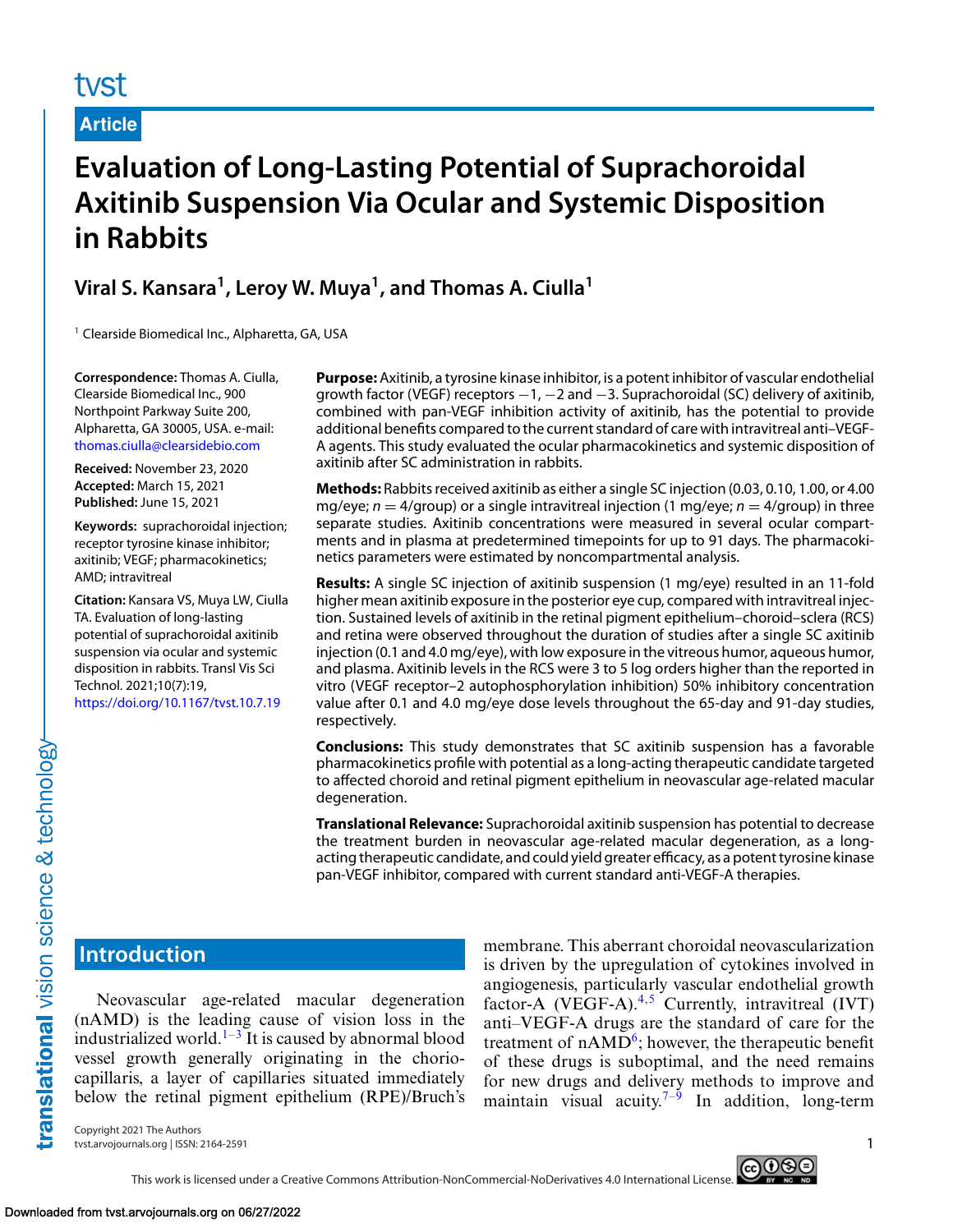real-word outcomes of anti-VEGF therapy, at 4, 5, and 7 years<sup>[10,11](#page-9-0)</sup> are worse, which may, in part, be due to the treatment burden of multiple visits on patients, caregivers, and physicians. For those patients with an incomplete response to anti–VEGF-A therapy, there is both an interest and a need for new drugs and delivery methods to improve and maintain visual acuity.

Axitinib, a second-generation receptor tyrosine kinase inhibitor, inhibits VEGF receptors VEGFR-1, VEGFR-2, and VEGFR-3 at picomolar concentrations<sup>12</sup> by stabilizing the receptor kinase domain in an inactive conformation. Multiple in vivo studies in mouse, rat, and rabbit models support the potential activity of axitinib for the treatment of neovascularization in corneal, retinal, and choroidal tissues. $13-18$ The biological activity of suprachoroidally delivered axitinib has been demonstrated in a laser-induced choroidal neovascularization model, and retinal vascular leakage model, in rats and pigs. $19,20$ 

Owing to its potent pan-VEGFR inhibition, axitinib may provide a meaningful benefit compared with current anti–VEGF-A agents, which leads to the upregulation of VEGF-C and VEGF-D. $21,22$  This upregulation of other VEGF ligands could contribute to tachyphylaxis, a form of treatment resistance, and may lead to refractory cases clinically. This potential benefit of pan-VEGF inhibition over focused VEGF-A inhibition is supported by studies in which axitinib more effectively inhibited angiogenic sprouts than a VEGF-A inhibitor.<sup>[14](#page-9-0)</sup> Similarly, a recent phase II clinical trial demonstrated that broad VEGF inhibition yielded a statistically significantly better visual outcome in nAMD than focused VEGF-A inhibition[.23](#page-9-0)

Microneedle-based suprachoroidal (SC) injection is a minimally invasive office-based procedure performed in the pars plana that delivers therapeutics into the SC space (SCS). $24-28$  Compared with IVT injection, SC delivery of axitinib suspension may provide targeted and compartmentalized drug delivery to the affected choroid and RPE, and spare most of the globe (vitreous, lens, aqueous humor, and cornea), potentially minimizing off-target effects. This targeted method of delivery may result in high and sustained delivery of axitinib to the choroid and RPE in nAMD, to potentially maximize efficacy, while simultaneously maintaining low systemic exposure to potentially enhance safety. This delivery technique has been validated in a phase III clinical trial of a corticos-teroid for the treatment of uveitic macular edema.<sup>[29](#page-9-0)</sup> A recent study assessed physician–investigator experience with microneedle-based SC injection across six clinical trials and three disease states.<sup>[30](#page-9-0)</sup> A user survey was conducted, along with a retrospective correlation analysis between procedural variables, demographics, and ocular characteristics. This study demonstrated that microneedle-based SC injection is well accepted by physician–investigators, and that it can accommodate a wide range of anatomic and demographic variables.

Axitinib, with its pan-VEGF inhibition activity, $^{14}$  $^{14}$  $^{14}$ may have therapeutic synergies with SC delivery, with its ability to target affected posterior tissues and compartmentalize drug away from unaffected tissues. $24-28$  Specifically, SC administered axitinib suspension has the potential to address challenges currently experienced by patients with nAMD and health care providers, such as treatment burden, suboptimal dosing and limited outcomes or drug resis-tance.<sup>[10,11](#page-9-0)</sup> Therefore, the objective of this research was to assess the ocular pharmacokinetics (PK), and systemic disposition of axitinib after SC administration in rabbits. Ocular levels of axitinib after microneedle-based SC administration were compared with those following clinically accepted IVT administration.

#### **Methods**

#### **Injectable Suspension Formulation of Axitinib**

Axitinib, a poorly aqueous-soluble small molecule (0.2 μg/mL at physiological pH) with a molecular weight of 386.5 g/mol, was micronized ( $D_{50}$ : <3  $\mu$ m and  $D_{90}$ :  $\lt 5 \mu m$  and compounded as a stable injectable opaque-white ophthalmic suspension  $(D_{10}$ :  $<$ 3 μm, D<sub>50</sub>:  $<$ 7 μm and D<sub>90</sub>:  $<$ 10 μm) at physiological pH using polysorbate 80, a wetting agent, before the addition of a phosphate-buffered suspending solution containing sodium carboxymethylcellulose, a viscosity-enhancing agent, and sodium chloride, a tonicity agent, and pH adjusted to neutral pH using either 1N sodium hydroxide or 1N hydrochloric acid. The suspension formulations were prepared at 10 and 40 mg/mL concentrations, and further diluted with the placebo formulation vehicle to achieve the desired lower concentrations (0.3, 1.0, and 4.0 mg/mL). The suspension was then terminally sterilized and the final concentration of axitinib was confirmed via a high-performance liquid chromatography assay. All formulations were stored at room temperature and protected from light. Immediately before dosing, each test article was vortexed for approximately 2 minutes.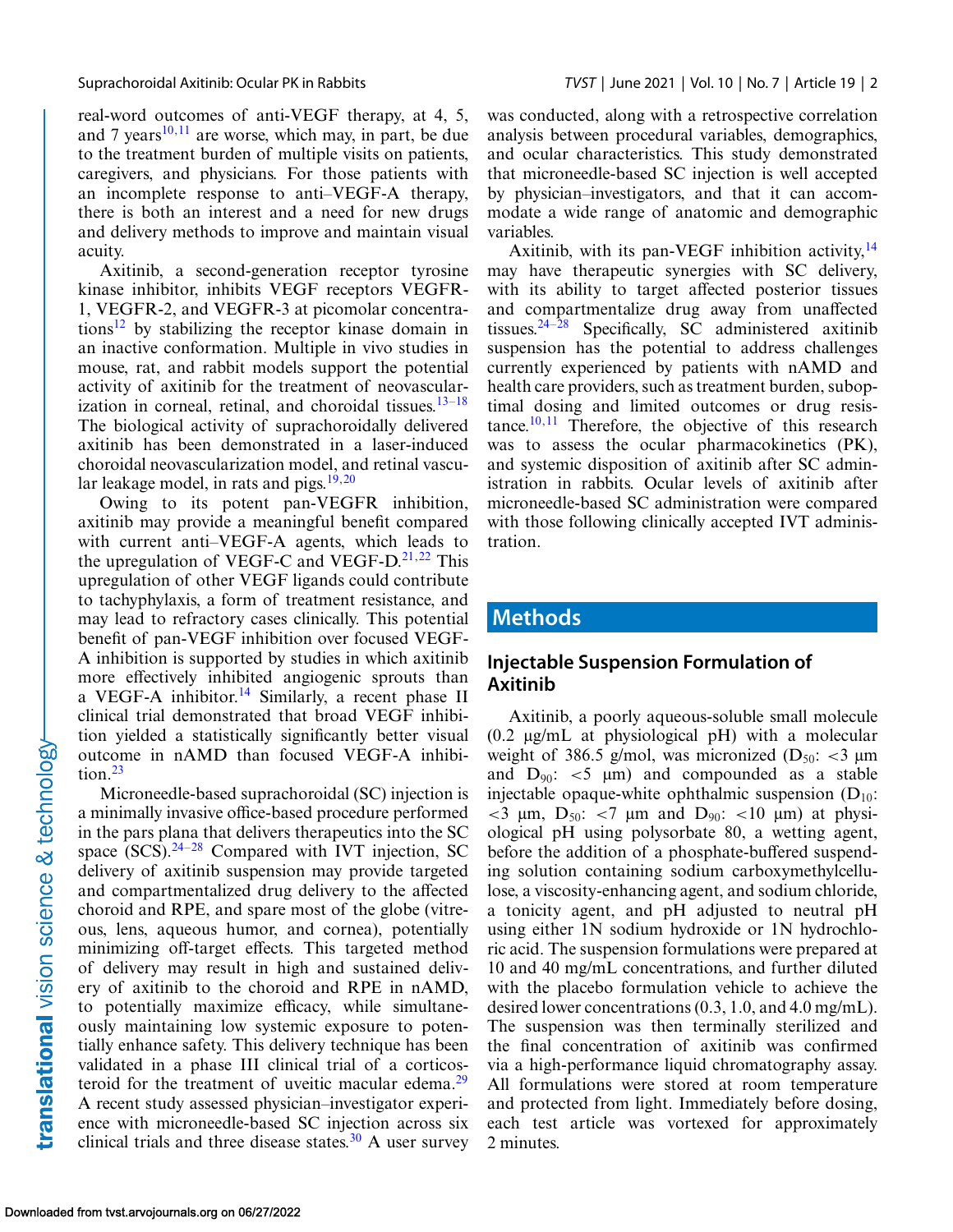| Study<br>Number | Study Size,<br><b>Species</b> | <b>Delivery</b><br>Route | <b>Injection Volume</b><br>(Concentration)     | Dose <sup>*</sup><br>(mg/Eye) | Study<br>Duration<br>(Weeks) | <b>PK Timepoints</b><br>After the Dose            |
|-----------------|-------------------------------|--------------------------|------------------------------------------------|-------------------------------|------------------------------|---------------------------------------------------|
|                 | $n = 10$ male<br>NZW rabbits  | IVT<br>SC                | $0.025$ mL (4 mg/mL)<br>$0.1$ mL (10 mg/mL)    |                               |                              | 0.08, 6, 24, 72,<br>and 168 hours                 |
| 2               | $n = 14$ male<br>DB rabbits   | SC.                      | $0.1$ mL (40 mg/mL)                            | 4                             | 13                           | 2, 4, 8, 15, 29, 61,<br>and 91 days               |
| 3               | $n = 14$ male<br>DB rabbits   | SC.                      | $0.1$ mL $(1$ mg/mL)<br>$0.1$ mL $(0.3$ mg/mL) | 0.1<br>0.03                   | 10                           | 2, 8, 15, 31, 45,<br>61, and 66 $(\pm 1)$<br>days |

<span id="page-2-0"></span>**Table 1.** Outline of the In Vivo Study Design

NZW, New Zealand White; DB, Dutch Belted.

\* Both eyes of each animal were dosed. All animals were free of ophthalmologic abnormalities before test article administration, assessed by a board-certified veterinary ophthalmologist using a slit lamp biomicroscope and an indirect ophthalmoscope.

#### **In Vivo Studies**

#### **Institutional Animal Care and Use Committee Compliance**

Animal care and use during the study was conducted in accordance with the regulations of the USDA Animal Welfare Act (the Code of Federal Regulations 3), and according to the CRO's in-house Institutional Animal Care and Use Committee. All animals were treated in accordance with the ARVO Statement for the Use of Animals in Ophthalmic and Vision Research.

#### **Study Design and Rationale**

Table 1 presents an outline of the three different studies conducted to evaluate the ocular PK, disposition, and tolerability of axitinib injectable suspension in rabbits. Rabbits were selected for the relatively large size of their eyes, which are amenable to reliable SC injection. Moreover, rabbits have been a species of choice to study ocular PK of various therapeutic agents. $31-33$  $31-33$  In the first study (study 1), the ocular PK of the axitinib suspension depot (1 mg/eye) after SC injections was compared with that after IVT injection. In the second study (study 2), the durability of axitinib levels in posterior segment tissues was assessed after a single bilateral SC administration of axitinib suspension depot (4 mg/eye). Axitinib is a potent inhibitor of VEGFR2 with picomolar inhibitory concentration and therefore, in study 3, ocular PK and systemic disposition of axitinib at potentially clinically relevant doses (0.03 and 0.10 mg/eye) were assessed.

#### **Animal Screening, Randomization, Care, and Treatment**

New Zealand White (*Oryctolagus cuniculus*) male rabbits (2.3–2.9 kg) were obtained from the West Oregon Rabbit Company and acclimated in designated housing for 5 days before dosing. Male Dutch Belted [Haz:(DB)SPF] rabbits (5 months, 1.7–1.9 kgs) were acclimated to study conditions for up to 16 days before dose administration. All animals were screened based on health conditions, general observations, body weight, and predose ophthalmic examinations performed by a single assessor per study in a masked manner. Study 1 animals were assigned based on weight using a Latin square design. Study 2 and study 3 animals were assigned to various groups in sequential order based on the original number assigned upon their arrival.

#### **Dosing Procedures**

Rabbits were anesthetized immediately before dosing per approved Institutional Animal Care and Use Committee and standard operating procedures. Before dosing, 1 drop of topical proparacaine hydrochloride anesthetic (0.5%) was administered to each eye, and the eyes were rinsed with an iodine solution followed by a saline rinse. All the injections were performed by a board-certified experienced veterinary ophthalmologist.

*Intravitreal Injection.* A single intravitreal injection (0.025 mL) was performed approximately 4 mm posterior to the limbus using a 30G hypodermic needle. The needle placement was at the 11 or 1 o'clock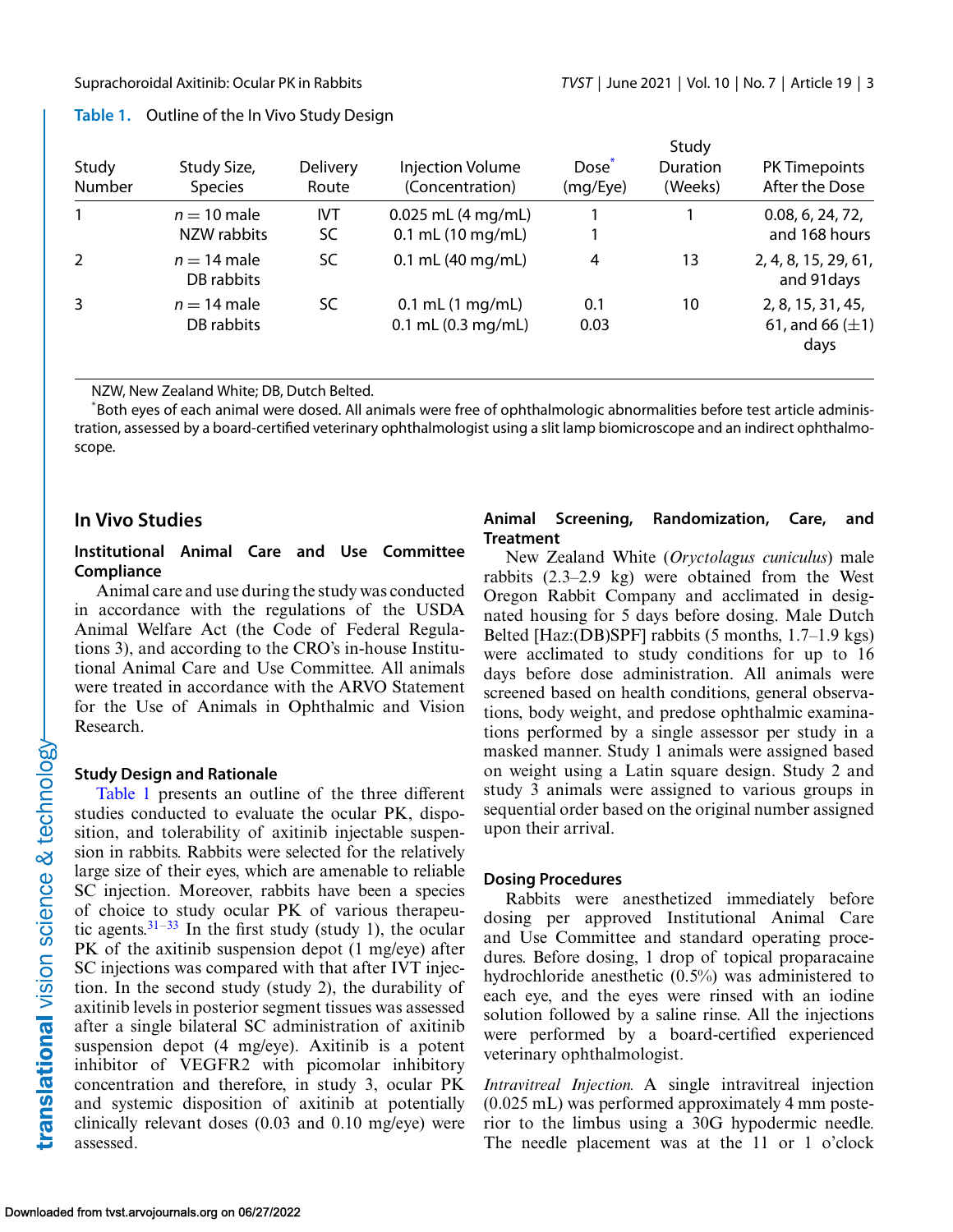position. The needle was inserted at a 45° angle toward the back of the eye to avoid damaging the lens. The formulation was then injected slowly after confirming the tips of the needle in the mid-vitreous humor via direct visual examination. After the injection, the needle was kept in the eye for approximately 20 seconds before being withdrawn to avoid any potential reflux. Upon withdrawal of the microneedle, a cottontipped applicator was placed over the injection site for approximately 10 seconds. The axitinib formulation (40 mg/mL) was administered into both eyes (1 mg/eye) of each animal. The formulation delivery into the midvitreous was confirmed via indirect ophthalmoscopy.

*SC Injection.* A single SC injection (0.1 mL) was administered 4.0 to 4.5 mm from the limbus in the superior temporal quadrant via a tuberculin syringe with a proprietary 30G microneedle 700 μm in length (Clearside Biomedical, Alpharetta, GA). The needle was inserted into the sclera at a perpendicular angle to the injection location, gentle force was then applied to the syringe so that the hub of the needle contacts and subsequently depresses the globe of the eye, creating a sealing gasket effect between the hub of the needle and the conjunctiva. This sealing gasket effect ensures that the needle opening reaches the SCS, while minimizing reflux during the injection. When the needle advanced inward past the sclera, a loss of resistance was felt with the advancement of the plunger of the device, initiating delivery of the axitinib suspension into the SCS over approximately 5 to 10 seconds to each eye. After the completion of dose administration, the needle was kept in the eye for approximately 20 seconds before being withdrawn to avoid any potential reflux. Upon withdrawal of the microneedle, a cotton-tipped applicator was placed over the injection site for approximately 10 seconds. The axitinib formulations at concentrations of either 40 mg/mL, 10 mg/mL, or 3 mg/mL were administered into both eyes of each animal to achieve 4.0 mg/eye, 0.1 mg/eye, and 0.03 mg/eye dose levels, respectively. The right eye was dosed first; all postdose times were based on the time of dosing of the second (left) eye.

#### **Sample Collection and Bioanalysis**

Blood samples were collected from each animal either via an ear vessel before euthanasia or via cardiac puncture. Approximately 1 mL samples were collected and placed into tubes containing sodium heparin as the anticoagulant. Samples were maintained on wet ice until centrifuged to obtain plasma. Plasma samples were stored frozen at approximately  $-70^{\circ}$ C until analyzed.

Animals were euthanized at the designated time points by overdose using sodium pentobarbital (150 mg/kg, IV, approximately 5 mL). Both eyes  $(n =$ 4 eyes from two rabbits per timepoint) were enucleated immediately after euthanasia. The aqueous humor was collected fresh, and each eye was flash frozen in liquid nitrogen for 15 to 20 seconds, and subsequently placed on dry ice for at least 2 hours, and stored at −70°C. The eyes were dissected to collect the retina, RPE– choroid–sclera complex (RCS) or posterior eye cup (PEC). The vitreous humor was collected via frozen dissection. The ocular tissues were rinsed with saline and blotted dry, as appropriate, weighed, and placed on dry ice until stored at approximately –70 °C until analyzed. Samples were analyzed for concentrations of axitinib using the liquid chromatography/tandem mass spectrometry.

#### **Data Analysis and PK Analysis**

Unless otherwise noted, calculated values for mean and standard deviation are reported to three significant figures. Statistical analyses were limited to descriptive statistics such as mean and standard deviation. The PK parameters were calculated by a noncompartmental method, based on mean concentrations, using Phoenix WinNonlin, version 6.2.1 (Pharsight Corporation, Mountain View, CA). The PK parameters included area under the concentration-time curve from time 0 to the last measurable time point  $(AUC_{0-t}),$ the maximum concentration  $(C_{\text{max}})$  in plasma, aqueous humor, retina, RCS, and vitreous humor, and the time to reach maximum concentration  $(T_{\text{max}})$ . Areas under the curve (AUC) were estimated by a linear-trapezoidal method.

#### **Results**

#### **Comparison of Ocular PK Profiles After SC or IVT Injection**

The ocular distribution and systemic disposition of axitinib were assessed and compared after bilateral injection of axitinib (1 mg/eye) after either intravitreal or SC administration in New Zealand White rabbits as described in [Table 1,](#page-2-0) study 1. The mean concentration versus time profiles for ocular tissues are presented graphically in [Figure 1.](#page-4-0) The PK parameters for axitinib in ocular tissues are presented in [Table 2.](#page-4-0)

Axitinib was detected in PEC and vitreous humor at all timepoints after IVT and SC injection of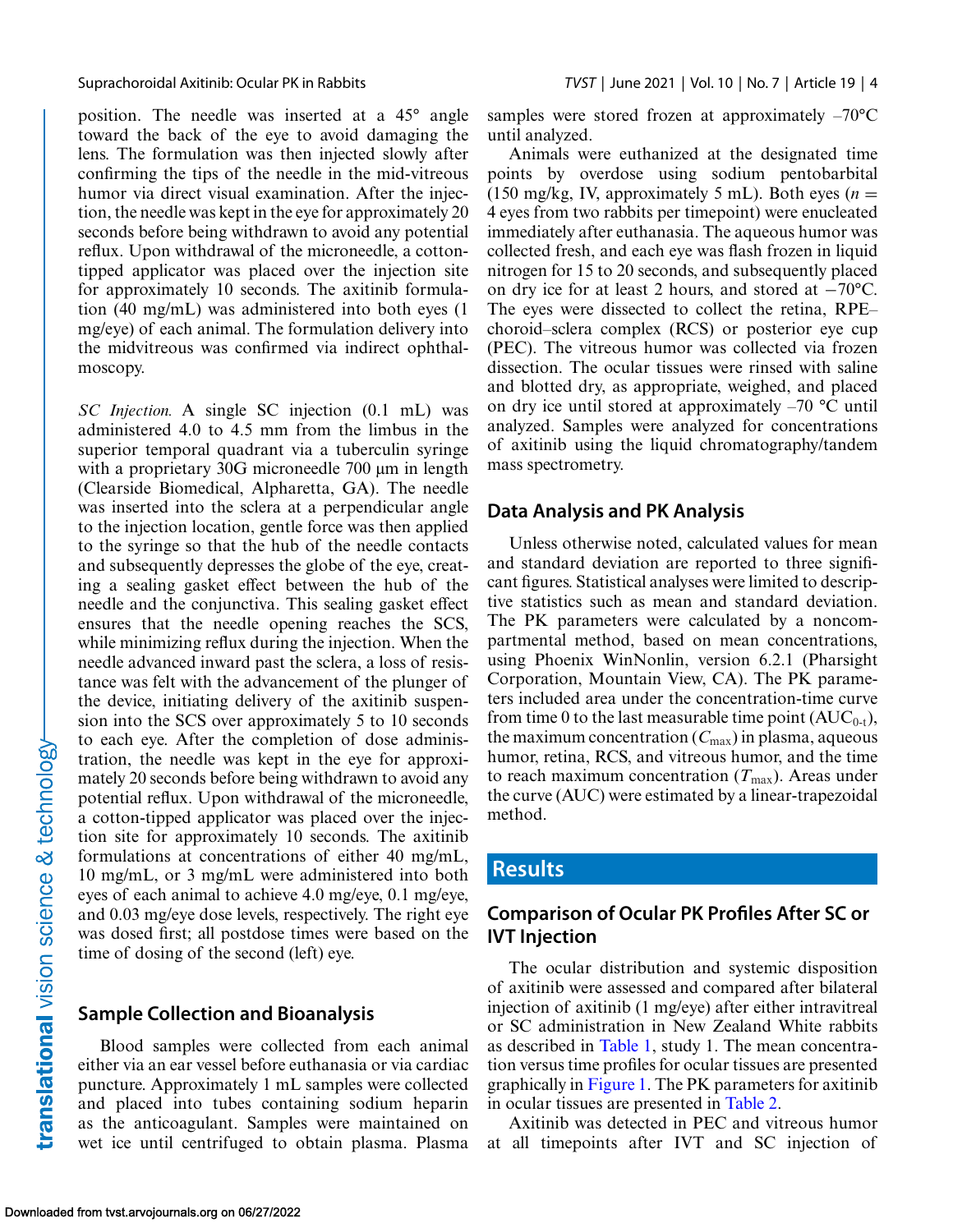<span id="page-4-0"></span>

**Figure 1.** Concentration–time profiles of axitinib in the PEC (A) and vitreous humor (B) after a single bilateral administration of axitinib suspension (1 mg/eye) via SC injection and IVT injection in New Zealand White rabbits ( $n = 4$  eyes/2 rabbits/time point). Axitinib was detected in one sample of vitreous humor each on days 0.003, 1, and 7 after SC administration. Missing data points represent axitinib levels below level of detection at respective timepoints. Data are presented as mean  $\pm$  SD. Error bars smaller than the symbol size are not seen on the graph. The axitinib levels in the PEC were statistically different after SC and IVT administration, determined using a twosided, two-independent *t* test at each timepoint, with the *P* values of <0.001, <0.001, 0.007, 0.001, and <0.001 for the 0.003-, 0.8-, 1-, 3-, and 7-day timepoints, respectively.

**Table 2.** Estimated Pharmacokinetic Parameters of Axitinib in the PEC and Vitreous Humor After a Single Bilateral SC or Intravitreal Injection of Axitinib Suspension (1 mg/Eye) in New Zealand White Rabbits

|                                 | <b>PEC</b> |     | Vitreous Humor |      |
|---------------------------------|------------|-----|----------------|------|
|                                 | SC.        | IVT | SC.            | IVT  |
| $AUC_{(0-t)} (\mu q \cdot d/g)$ | 5208       | 471 | 19             | 6208 |
| $C_{\text{max}}$ (µg/g)         | 799        | 124 | 3.67           | 1280 |
| $T_{\text{max}}$ (h)            | 6          | 24  | 168            | 0.08 |

axitinib suspension. In the PEC, the mean exposures ( $AUC_{0-t}$ ) were 5208  $\mu$ g·d/g and 471  $\mu$ g·d/g, and the mean *C*max were 799 μg/g and 124 μg/g after SC injection and IVT injection, respectively. A reverse trend was observed for axitinib exposure in the vitreous humor. The mean  $AUC_{0-t}$  were 19 μg·d/g and 6208 μg·d/g, and mean *C*max were 3.67 μg/g and 1280 μg/g after SC injection and IVT injection, respectively.

Plasma concentrations of axitinib were below the limit of quantitation (LOQ, 0.150 ng/mL) for both routes of administration at all timepoints, except at 6 hours after SC administration. These detectable levels of axitinib (0.288 ng/mL and 0.155 ng/mL) were close to the LOQ. Overall, negligible levels of axitinib reached systemic circulation after either SC or IVT injection in the eye.

#### **Durability of Axitinib Ocular Exposure After SC Injection**

The durability of axitinib suspension (4 mg axitinib/eye) for up to 3 months after a single bilateral SC injection of axitinib suspension in DB pigmented rabbits [\(Table 1,](#page-2-0) study 2) was assessed. The PK parameters for axitinib in ocular tissues are presented in [Table 3.](#page-5-0)

After a single bilateral SC administration of axitinib suspension (4 mg/eye), axitinib was quantifiable at all time points in the RCS, retina, and vitreous humor throughout the study (91 days). Conversely, axitinib was not detected in either plasma (LOQ, 0.15 ng/mL) or aqueous humor samples (LOQ, 1 ng/mL). Approximately 61% of the administered dose was recovered on day 91, indicating sustained retention of a drug depot in the SCS for many months [\(Fig. 2\)](#page-5-0). Axitinib concentrations in RCS were highest (*C*max, 22000 μg/g) early in the study as expected, and slowly declined beyond study day 4 [\(Fig. 3\)](#page-6-0). The observed mean  $AUC_{0-t}$  of the dose depot was 1,260,000 μg·d/g with estimated terminal half-life of 143 days, indicating sustained and high levels of axitinib in the posterior segment tissues.

Axitinib levels in the retina increased over time, to a *C*max of 325 μg/g, and maintained similar to the *C*max through study  $(305 \text{ µg/g} \text{ on day } 91)$ , resulting in the mean  $AUC_{0-t}$  of 23800 μg·d/g. The levels of axitinib in the vitreous humor, assuming density of the vitreous humor to be 1, was 3 to 4 log orders lower than that of the RCS and retina. Axitinib was not quantifiable in either plasma (LOQ, 0.15 ng/mL) or aqueous humor (LOQ, 1 ng/mL) samples throughout the duration of the study.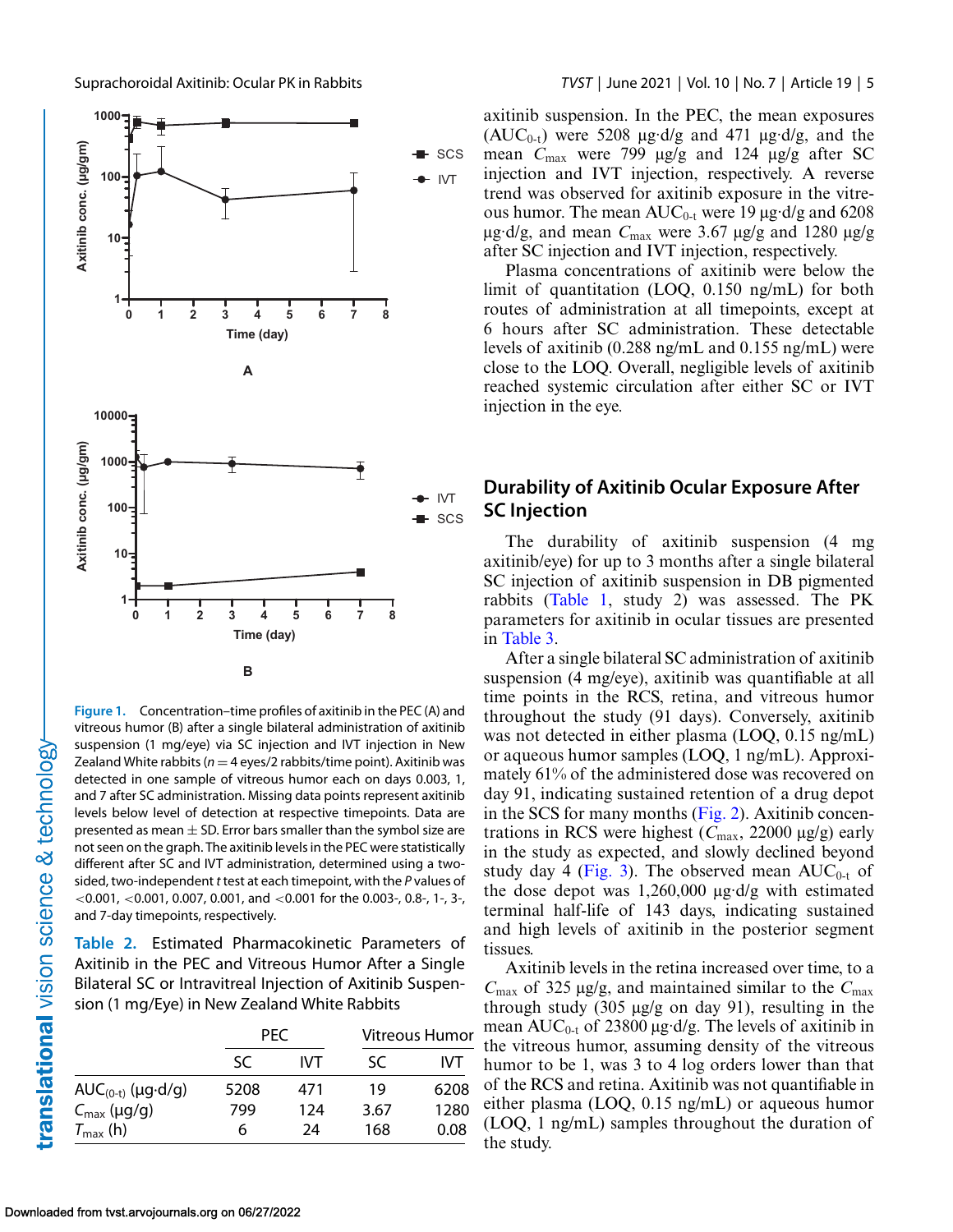<span id="page-5-0"></span>**Table 3.** Estimated Pharmacokinetic Parameters of Axitinib in Ocular Tissues After a Single Bilateral SC Injection of Axitinib Suspension (4 mg/Eye) in Dutch-Belted Rabbits

| Matrix         | $AUC_{(0-t)}$ (µg·d/g or µg*d/mL) | $C_{\text{max}}$ (µg/g or µg/mL) | $T_{\sf max}$ (day) |
|----------------|-----------------------------------|----------------------------------|---------------------|
| <b>RCS</b>     | 1,260,000                         | 22,000                           |                     |
| Retina         | 23,800                            | 325                              | 61                  |
| Vitreous humor | 31.1                              | 0.858                            |                     |

NC, not calculable.

**Table 4.** Estimated Pharmacokinetic Parameters of Axitinib in Ocular Tissues After a Single Bilateral SC Injection of Axitinib Suspension (0.03 and 0.1 mg/Eye) in Dutch-Belted Rabbits

| Dose (mg/eye) | Matrix         | $AUC_{(0-t)}$ (µg·d/g or µg·d/mL) | $C_{\text{max}}$ (µg/g or µg/mL) | $T_{\sf max}$ (day) |
|---------------|----------------|-----------------------------------|----------------------------------|---------------------|
| 0.03          | <b>RCS</b>     | 338                               | 37.2                             |                     |
|               | Retina         | 17.3                              | 4.48                             |                     |
|               | Vitreous humor | NC.                               | 0.00401                          |                     |
| 0.1           | <b>RCS</b>     | 2320                              | 232                              |                     |
|               | Retina         | 28.1                              | 6.26                             |                     |
|               | Vitreous humor | NC.                               | 0.00458                          |                     |

AUC<sub>(0-t)</sub>, area under the curve until the last measurable concentration;  $C_{\text{max}}$ , observed maximum concentration;  $T_{\text{max}}$ , time to C<sub>max</sub>; NC, not calculable.



**Figure 2.** Axitinib dose depot recovery (% of dose administered) from RCS after a single administration of axitinib suspension (4 mg/eye) via SC injection in Dutch-Belted rabbits ( $n = 4$  eyes/2 rabbits/time point). Data are presented as mean  $\pm$  SD. Error bars smaller than the symbol size are not seen on the graph.

In a separate 30-week rabbit toxicology study (see supplement), mean axitinib levels measured 199 μg/gm and 1.1 μg/gm in the RCS and retina, respectively, on day 182 after a single 1.05 mg/eye SC injection.

### **Ocular PK and Disposition of Axitinib After SC Injection**

Ocular PK and systemic disposition of axitinib was assessed at 0.03 mg/eye and 0.1 mg/eye dose levels after a single bilateral SC injection in DB pigmented rabbits (study 3, [Table 1\)](#page-2-0). The PK parameters for axitinib in ocular tissues are presented in Table 4. The mean concentration versus time profiles for ocular tissues are presented in [Figure 4.](#page-7-0)

Axitinib was quantifiable in the RCS samples at both dose levels (0.03 and 0.10 mg/eye) throughout the study. Axitinib levels in RCS reached a *C*max of 37.2 μg/g and 232 μg/g on study day 2 ( $T_{\text{max}}$  = 24 hours after the dose), and generally decreased through study day 66 with estimated terminal half-life of 11 days and 16 days, for the 0.03 mg/eye and 0.1 mg/eye dose levels, respectively. The mean  $C_{\text{max}}$  and  $AUC_{0-\infty}$  values after the 0.10 mg dose were approximately 6-fold and 7-fold higher than that of after 0.03 mg dose, respectively, suggesting that drug depot exposure may not be dose proportional (dose ratio of 3.33).

The mean exposures  $(AUC_{0-t})$  of axitinib in the retina were 17.3 and 28.1 μg·d/g for the 0.03 and 0.10 mg/eye doses, respectively. Although axitinib was detected in the RCS at all time points, axitinib concentrations were quantifiable in the retina sporadically on study days 15, 31, 45, 61, and 65. The concentration and exposure ratios for these two dose levels were less than dose proportion. Axitinib levels were quantifiable in the vitreous humor on study day 2, and in only a few eyes in each group on study day 8 and below level of detection on day 15 or later. Axitinib was not quantifiable either in the aqueous humor (LOQ,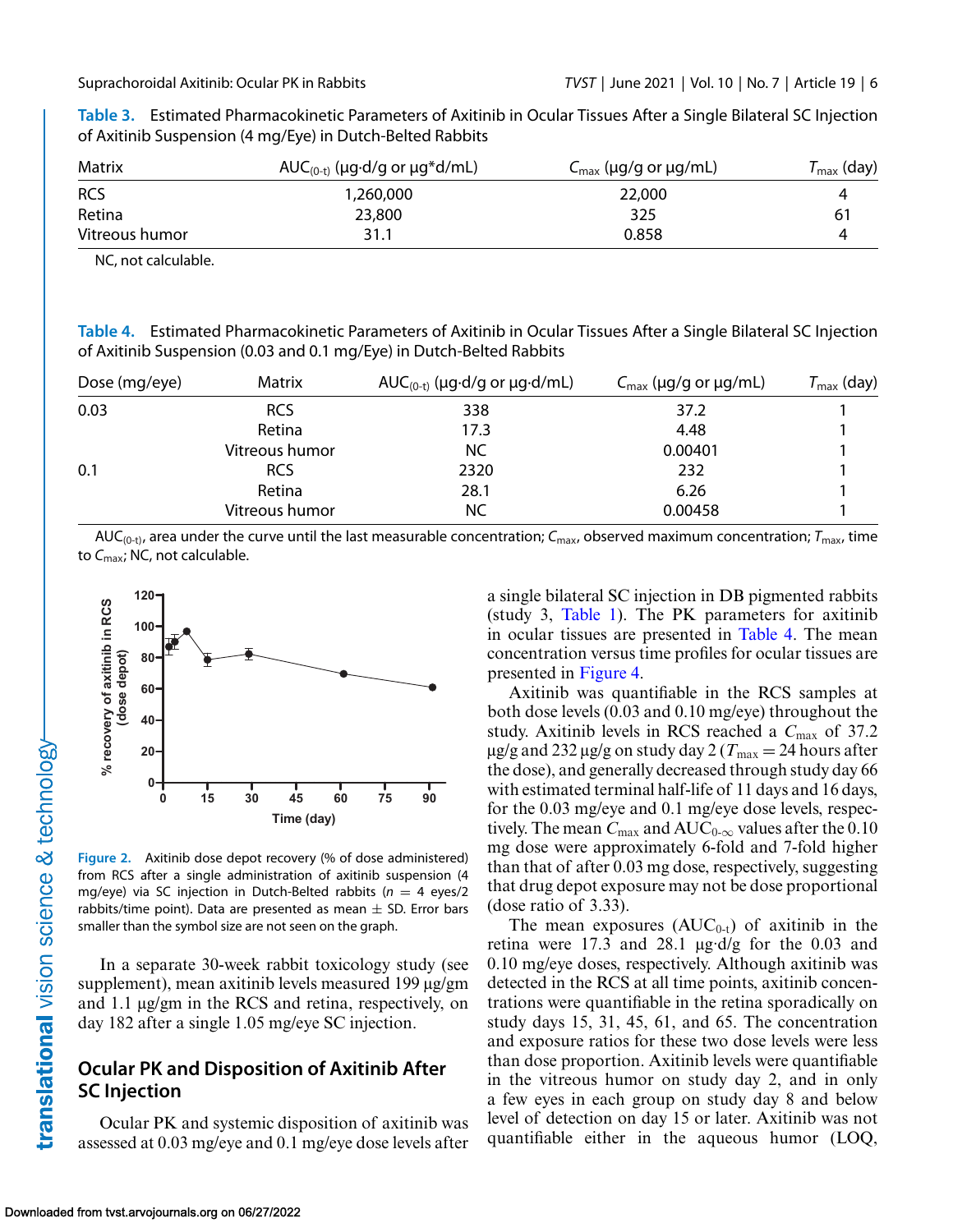<span id="page-6-0"></span>

**Figure 3.** Concentration–time profiles of axitinib in the RCS, retina, and vitreous humor after a single bilateral administration of axitinib suspension (4 mg/eye) via SC injection in Dutch-Belted rabbits (*<sup>n</sup>* <sup>=</sup> 4 eyes/2 rabbits/time point). Data are presented as mean <sup>±</sup> SD. Error bars smaller than the symbol size are not seen on the graph.

1 ng/mL) or plasma (LOQ, 0.15 ng/mL) at any timepoint throughout the study.

### **Discussion**

Axitinib has several desirable characteristics as a therapeutic candidate, including its high potency against pan-VEGF receptors, with well-established antiangiogenesis and antipermeability mechanisms in in vitro studies. $12,34$  $12,34$  Axitinib more potently inhibited murine corneal neovascularization than other tyrosine kinase inhibitors, including sorafenib and sunitinib.<sup>[16](#page-9-0)</sup> In a laser photocoagulation-induced choroidal neovascularization model, axitinib treatment in mice $13$  and rats<sup>[14](#page-9-0)</sup> caused the regression of established choroidal neovascularization, which may be more clinically relevant than inhibiting choroidal neovascularization. Furthermore, in vitro assessment of axitinib revealed better biocompatibility with ocular cells compared with other tyrosine kinase inhibitors,  $35$  suggesting potential safety benefits.

The limitations of current anti–VEGF-A thera-pies, such as treatment burden<sup>[10,11,](#page-9-0)[36–39](#page-10-0)</sup> and ceiling effect, $40-43$  in the management of nAMD has been highlighted by large real-world retrospective clinical studies. Topical delivery of several tyrosine kinase inhibitors, such as  $TG100801,^{44}$  pazopanib,<sup>[45](#page-10-0)</sup> regorafenib,  $46$  and acrizanib,  $47$  resulted in suboptimal clinical efficacy. More recently, IVT administered sustained release formulations of sunitinib and axitinib have shown preliminary efficacy and safety in phase I/IIa studies for the treatment of patients with nAMD. However, the translocation of particles to the anterior

chamber,  $48-50$  drug-related off-target effects such as keratopathy,  $51-52$  $51-52$  and corneal keratic precipitates<sup>[53](#page-11-0)</sup> have been reported in phase I/IIa studies. Although these adverse events could possibly be related to the formulation, there are common trends of migration of particles or corneal off-target effects, underscoring unmet needs.

Microneedle-based SC injection can compartmentalize the drug in the SCS, away from the vitreous and minimize drug exposure to the anterior chamber. It was therefore hypothesized that compartmentalized delivery of axitinib suspension via a microneedle-based technique, in combination with the pan-VEGF inhibition activity of axitinib, would result in high and sustained levels of axitinib in the affected choroid and RPE. Hence, we assessed ocular PK, tissue distribution, and systemic disposition of axitinib after microneedle-based SC delivery of axitinib suspension in rabbits.

In study 1, ocular exposure of axitinib after SC injection of axitinib suspension (1 mg/eye) was compared with that of after the IVT injection. Administration via SC injection resulted in significantly higher exposure (11-fold and 6.4-fold higher AUC<sub>0-t</sub> and  $C_{\text{max}}$ , respectively) of axitinib in the PEC and lower exposure in the vitreous humor compared with that of after IVT administration. As expected, IVT injection resulted in higher vitreous humor levels of axitinib compared with that after SC injection. These data underscore the potential of compartmentalized delivery of axitinib to affected choroid and RPE (desired site of action), while sparing the vitreous humor, and aqueous humor, which may result in improved efficacy and reduced drug-related toxicity in the anterior segment tissues.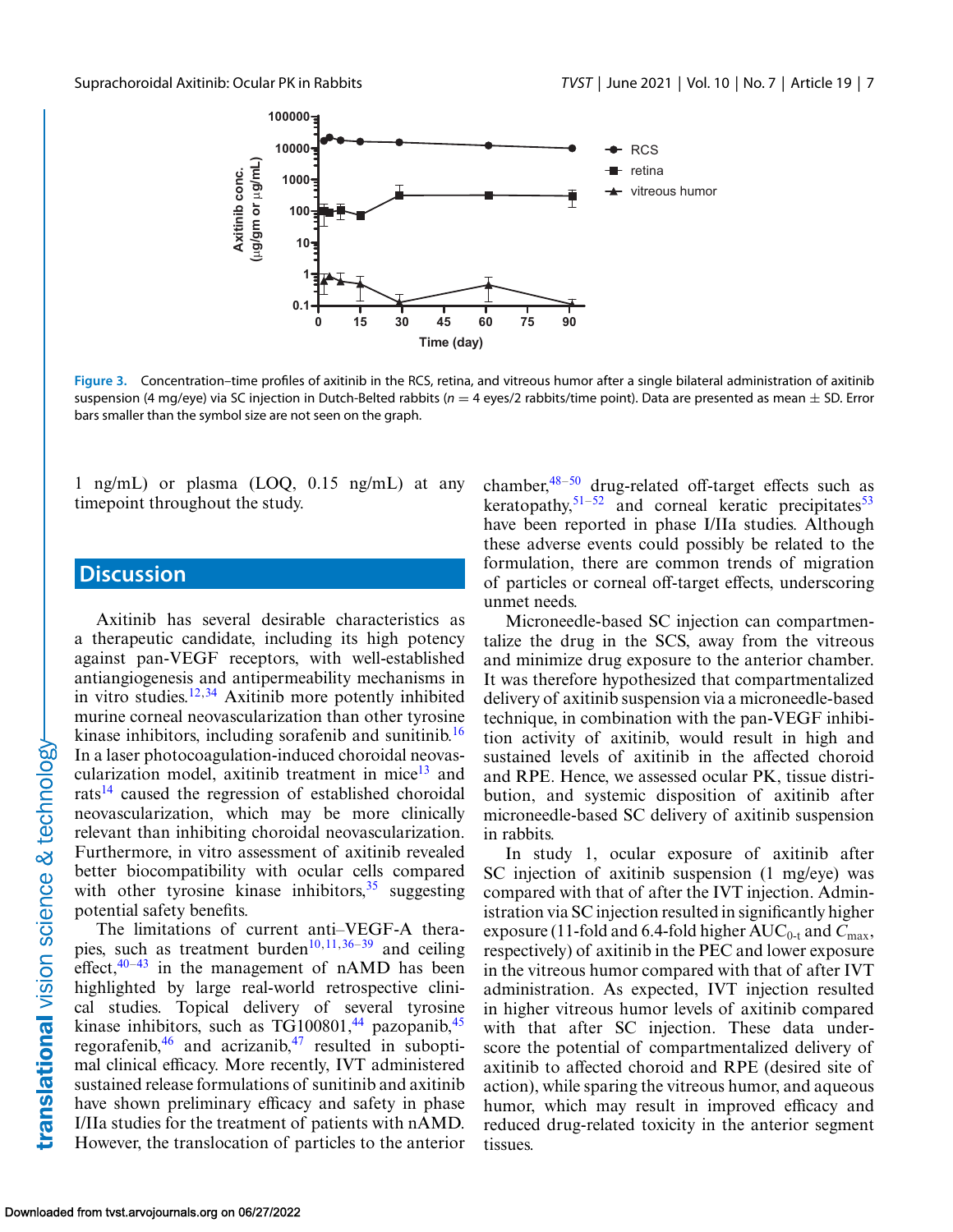<span id="page-7-0"></span>

**Figure 4.** Concentration–time profiles of axitinib in the RCS, retina, and vitreous humor after a single bilateral administration of axitinib suspension at 0.03 mg/eye dose level (A) and at 0.1 mg/eye dose level (B) via SC injection in Dutch-Belted rabbits (*<sup>n</sup>* <sup>=</sup> 4 eyes/2 rabbits/time point). Missing data points represent axitinib levels below level of detection at respective timepoints. Data are presented as mean  $\pm$  SD. Error bars smaller than the symbol size are not seen on the graph.

The durability of axitinib exposure in the chorioretina after a single bilateral SC injection of axitinib suspension was then assessed in a 13-week rabbit study (study 2). Sustained and high exposure of axitinib in chorioretinal tissues was observed during the entire study duration (91 days), while resulting in low exposure in the vitreous humor and below the LOQ in the aqueous humor and plasma. Although less therapeutically relevant in nAMD, even the retina concentrations of axitinib remained 5 log orders higher than the reported in vitro (VEGFR2 autophosphorylation inhibition assay) 50% inhibitory concentration value  $(0.5 \text{ nM} = 0.2 \text{ ng/mL})^{54}$  throughout the duration of this 91-day study.

Axitinib suspension spreads posteriorly and circumferentially toward the back of the eye after SC injection, and forms a sustained release drug depot adjacent to the choroid. From this SC depot, axitinib is slowly released over time yielding high levels of axitinib in the choroid and retina for months. The durability of the axitinib suspension depot (60% of injected dose on day 91), further supports the potential of suprachoroidally delivered axitinib suspension as a long-acting delivery system.

Axitinib is a potent inhibitor of VEGFR2 with picomolar inhibitory concentration<sup>12</sup>; therefore, ocular PK and the disposition of axitinib was further assessed at clinically relevant doses (0.03 and 0.10 mg/eye). In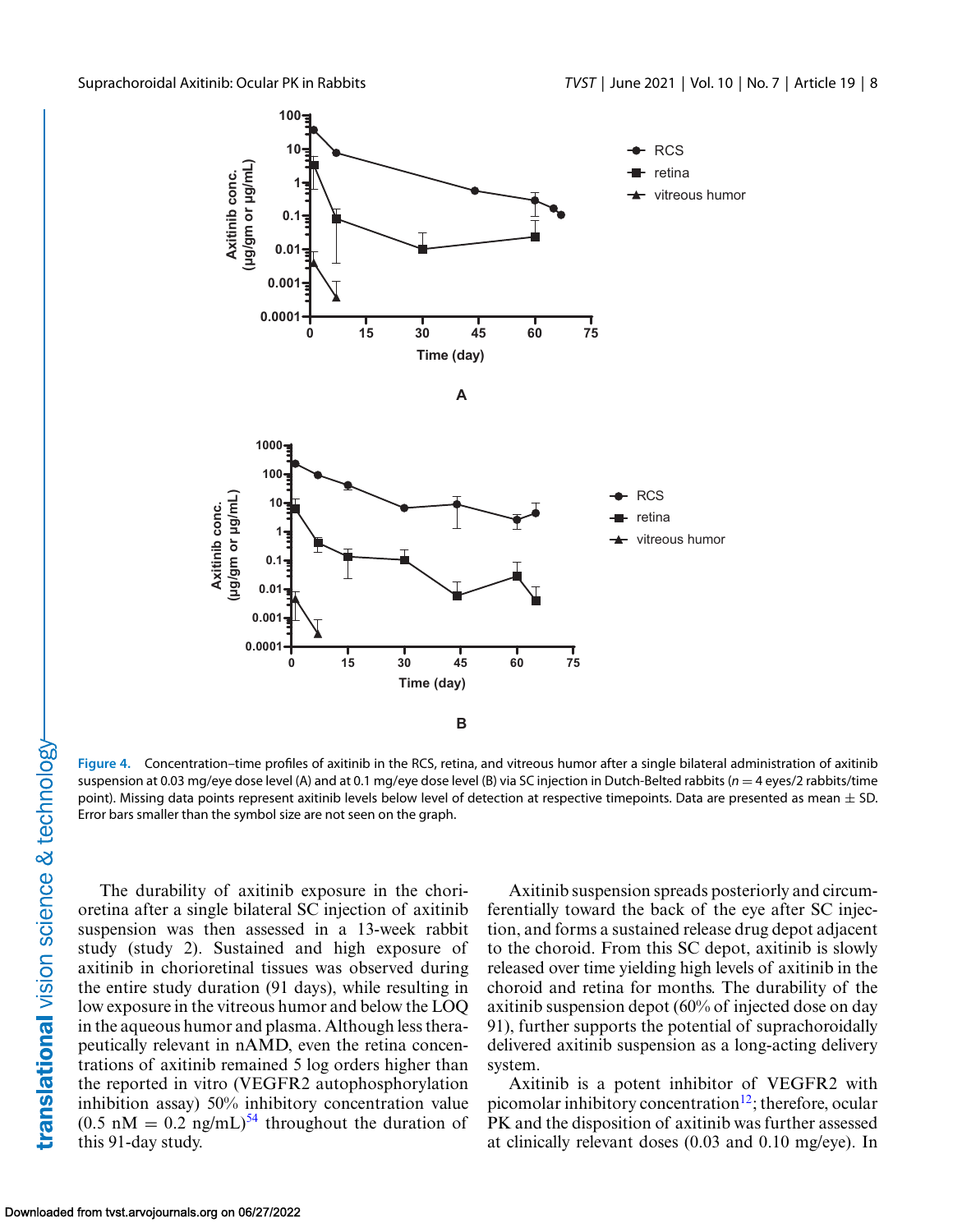<span id="page-8-0"></span>

this 10-week low-dose study, the dose depot (RCS) had 1 to 2 orders of magnitude higher axitinib levels than the retina, and the retina had 3 to 4 orders of magnitude higher axitinib levels than the vitreous humor. Although less therapeutically relevant in nAMD, even the sporadically, detected axitinib levels in the retina were at least 20- 120-fold higher than the in vitro (VEGFR2 autophosphorylation assay) 50% inhibitory concentration value of axitinib  $(0.2 \text{ ng/mL})$ , <sup>[54](#page-11-0)</sup> throughout the duration of the study.

Similarly, in a separate 30-week rabbit toxicology study (see supplement), mean axitinib levels in the RCS and retina were 3–5 log orders higher than the in-vitro  $IC_{50}$  value (0.2 ng/mL), on day 182 after a single 1.05 mg/eye SC injection.

This study has several limitations, including a small sample size, but it is consistent with prior studies assessing other therapeutic suspensions,  $55,56$  demonstrating prolonged highest levels in the RCS, with progressively lower levels in the retina, then vitreous, then aqueous, regardless of the dose assessed. The level of axitinib in the RCS and PEC include axitinib concentrations from axitinib suspension depot as well as soluble axitinib. The dose depot in the RCS, however, enables sustained release of axitinib into the therapeutically relevant choroidal and RPE; furthermore, the consistently high levels of axitinib in the RCS corroborate the sporadic levels observed in the retina at the lowest dose. Because rabbits do not have a macula, axitinib levels in the macula region were not specifically assessed in this study. However, optical coherence tomography–based imaging in rabbits undergoing SC injection of identical volumes has demonstrated acute opening of the SCS posteriorly to the optic nerve.<sup>57–59</sup> Nevertheless, given ocular anatomical differences between rabbits and humans, the clinical translatability of these rabbit PK data remains to be assessed.

## **Conclusion**

This research suggests that microneedle-based SC administration enables direct, high, and sustained delivery of axitinib to the therapeutically relevant choroid and RPE which may confer benefits in terms of durability and efficacy in nAMD, compared with topical or systemic administration. Moreover, SC administration enabled compartmentalized delivery of axitinib depot into the SCS that resulted in minimal to no exposure in the aqueous humor and systemic circulation, and may limit the possibility of off-target effects or axitinib suspension particles in the vitreous humor (snow-globe effect). Overall, these ocular PK studies support the potential of SC axitinib suspension as a long-acting therapy for the treatment of patients with nAMD. Furthermore, the relatively high levels in the retina also support its potential as a treatment for retinal vascular disease such as diabetic retinopathy, retina vein occlusions and associated macular edema. If successful, this may address current treatment burden and suboptimal response to standard of care anti–VEGF-A therapies. Further studies are warranted.

## **Acknowledgments**

Disclosure: **V.S. Kansara**, Clearside Biomedical Inc. (E); **L.W. Muya**, Clearside Biomedical Inc. (E); **T.A. Ciulla**, Clearside Biomedical Inc. (E)

## **References**

- 1. Friedman DS, O'Colmain BJ, Muñoz B, et al. Prevalence of age-related macular degeneration in the United States. *Arch Ophthalmol*. 2004;122(4):564–572.
- 2. Congdon N, O'Colmain B, Klaver CCW, et al. Causes and prevalence of visual impairment among adults in the United States. *Arch*. 2004;122(4):477–485.
- 3. Wong WL, Su X, Li X, et al. Global prevalence of age-related macular degeneration and disease burden projection for 2020 and 2040: a systematic review and meta-analysis. *Lancet Glob Heal*. 2014;2(2):e106–e116.
- 4. Leung DW, Cachianes G, Kuang WJ, Goeddel D V, Ferrara N. Vascular endothelial growth factor is a secreted angiogenic mitogen. *Science*. 1989;246:1306–1309.
- 5. Ambati J, Ambati BK, Yoo SH, Ianchulev S, Adamis AP. Age-related macular degeneration: etiology, pathogenesis, and therapeutic strategies. *Surv Ophthalmol*. 2003;48(3):257–293.
- 6. Flaxel CJ, Adelman RA, Bailey ST, et al. Age-Related Macular Degeneration Preferred Practice Pattern. *Ophthalmology*. 2020;127(1):P1–P65.
- 7. Singer MA, Awh CC, Sadda S, et al. HORI-ZON: an open-label extension trial of ranibizumab for choroidal neovascularization secondary to age-related macular degeneration. *Ophthalmology*. 2012;119(6):1175–1183.
- 8. Maguire MG, Martin DF, Ying G-S, et al. Five-year outcomes with anti-vascular endothelial growth factor treatment of neovascular age-related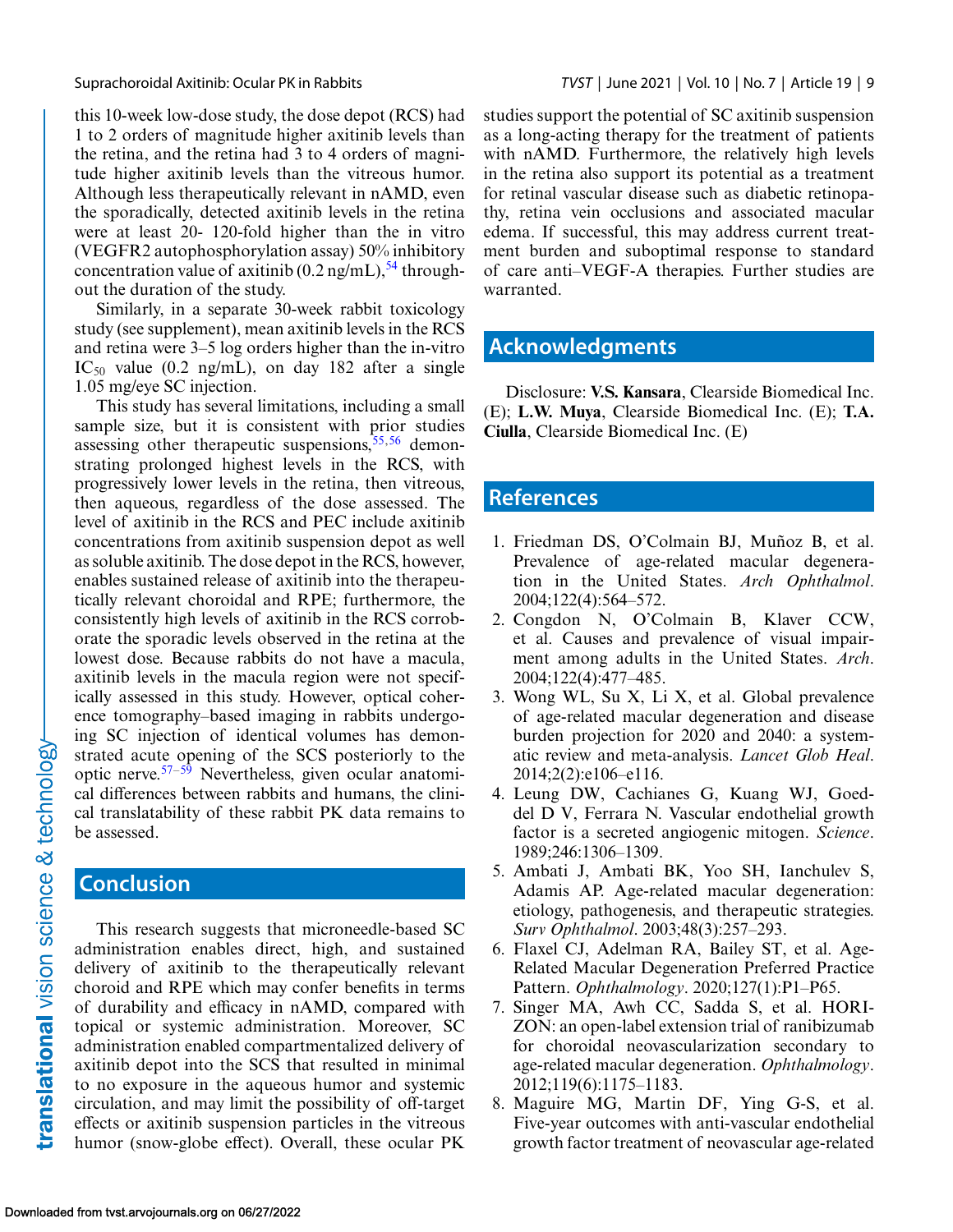<span id="page-9-0"></span>macular degeneration: the comparison of agerelated macular degeneration treatments trials. *Ophthalmology*. 2016;123(8):1751–1761.

- 9. Rofagha S, Bhisitkul RB, Boyer DS, Sadda SR, Zhang K. Seven-year outcomes in ranibizumabtreated patients in ANCHOR, MARINA, and HORIZON: a multicenter cohort study (SEVEN-UP). *Ophthalmology*. 2013;120(11):2292–2299.
- 10. Ciulla TA, Hussain RM, Pollack JS, Williams DF. Visual acuity outcomes and anti-vascular endothelial growth factor therapy intensity in neovascular age-related macular degeneration patients: a realworld analysis of 49 485 eyes. *Ophthalmol Retin*. 2020;4(1):19–30.
- 11. Rao P, Lum F, Wood K, et al. Real-world vision in age-related macular degeneration patients treated with single anti-VEGF drug type for 1 year in the IRIS Registry. *Ophthalmology*. 2018;125(4):522– 528.
- 12. Pfizer Labs I. Inlyta [package insert]. Published online 2012. Available at: http://www. [accessdata.fda.gov/drugsatfda\\_docs/label/2012/](http://www.accessdata.fda.gov/drugsatfda10docs/label/2012/202324lbl.pdf) 202324lbl.pdf. Accessed October 26, 2020.
- 13. Kang S, Roh CR, Cho W-K, et al. Antiangiogenic effects of axitinib, an inhibitor of vascular endothelial growth factor receptor tyrosine kinase, on laser-induced choroidal neovascularization in mice. *Curr Eye Res*. 2013;38(1):119–127.
- 14. Giddabasappa A, Lalwani K, Norberg R, et al. Axitinib inhibits retinal and choroidal neovascularization in in vitro and in vivo models. *Exp Eye Res*. 2016;145:373–379.
- 15. Lledó Riquelme M, Campos-Mollo E, Fernández-Sánchez L. Topical axitinib is a potent inhibitor of corneal neovascularization. *Clin Experiment Ophthalmol*. 2018;46(9):1063–1074.
- 16. Yuan X, Marcano DC, Shin CS, et al. Ocular drug delivery nanowafer with enhanced therapeutic efficacy. *ACS Nano*. 2015;9(2):1749–1758.
- 17. Shi S, Peng F, Zheng Q, et al. Micelle-solubilized axitinib for ocular administration in antineovascularization. *Int J Pharm*. 2019;560:19–26.
- 18. Nakano A, Nakahara T, Mori A, Ushikubo H, Sakamoto K, Ishii K. Short-term treatment with VEGF receptor inhibitors induces retinopathy of prematurity-like abnormal vascular growth in neonatal rats. *Exp Eye Res*. 2016;143:120–131.
- 19. Kaiser PK, Ciulla T, Kansara V. Suprachoroidal CLS-AX (axitinib injectable suspension), as a potential long-acting therapy for neovascular Age-Related Macular Degeneration (nAMD). *Invest Ophthalmol Vis Sci*. 2020;61(7):3977.
- 20. MacCumber M. Suprachoroidal administration of small molecule and nanoparticle suspensions: pre-

clinicals results correlate to clinical trial outcomes. *Conference presentation at the Virtual Annual Macula Society Meeting*; Feb 6-7, 2021.

- 21. Lieu CH, Tran H, Jiang Z-Q, et al. The association of alternate VEGF ligands with resistance to anti-VEGF therapy in metastatic colorectal cancer. *PLoS One*. 2013;8(10):e77117.
- 22. Cabral T, Lima LH, Luiz LG, et al. Bevacizumab injection in patients with neovascular agerelated macular degeneration increases angiogenic biomarkers. *Ophthalmol Retin*. 2018;2(1):31–37.
- 23. Opthea Limited. OPT-302 Phase 2b in wet AMD. Available at: https://www.opthea.com/ wp-content/uploads/2019/09/20190905-EuRetina-[ASX-Slides\\_Final2.pdf. Accessed October 26,](https://www.opthea.com/wp-content/uploads/2019/09/20190905-EuRetina-ASX-Slides10Final2.pdf) 2020.
- 24. Einmahl S, Savoldelli M, D'Hermies F, Tabatabay C, Gurny R, Behar-Cohen F. Evaluation of a novel biomaterial in the suprachoroidal space of the rabbit eye. *Invest Ophthalmol Vis Sci*. 2002;43(5):1533–1539.
- 25. Gilger BC, Salmon JH, Wilkie DA, et al. A novel bioerodible deep scleral lamellar cyclosporine implant for uveitis. *Invest Ophthalmol Vis Sci*. 2006;47(6):2596–2605.
- 26. Olsen TW, Feng X, Wabner K, et al. Cannulation of the suprachoroidal space: a novel drug delivery methodology to the posterior segment. *Am J Ophthalmol*. 2006;142(5):777–787.
- 27. Kim SH, Galbań CJ, Lutz RJ, et al. Assessment of subconjunctival and intrascleral drug delivery to the posterior segment using dynamic contrastenhanced magnetic resonance imaging.*Invest Ophthalmol Vis Sci*. 2007;48(2):808–814.
- 28. Patel SR, Berezovsky DE, McCarey BE, Zarnitsyn V, Edelhauser HF, Prausnitz MR. Targeted administration into the suprachoroidal space using a microneedle for drug delivery to the posterior segment of the eye. *Invest Ophthalmol Vis Sci*. 2012;53(8):4433–4441.
- 29. Yeh S, Khurana RN, Shah M, et al. Efficacy and safety of suprachoroidal CLS-TA for macular edema secondary to noninfectious uveitis: phase 3 randomized trial. *Ophthalmology*. 2020;127(7):948–955.
- 30. Wan C, Kapik B, Wykoff CC, et al. Clinical characterization of suprachoroidal injection procedure utilizing a microinjector across three retinal disorders. *Transl Vis Sci Technol*[. 2020;9\(11\):27, doi:10.](http://doi.org/10.1167/tvst.9.11.27) 1167/tvst.9.11.27.
- 31. Kwak HW, D'Amico DJ. Evaluation of the retinal toxicity and pharmacokinetics of dexamethasone after intravitreal injection. *Arch Ophthalmol*. 1992;110(2):259–266.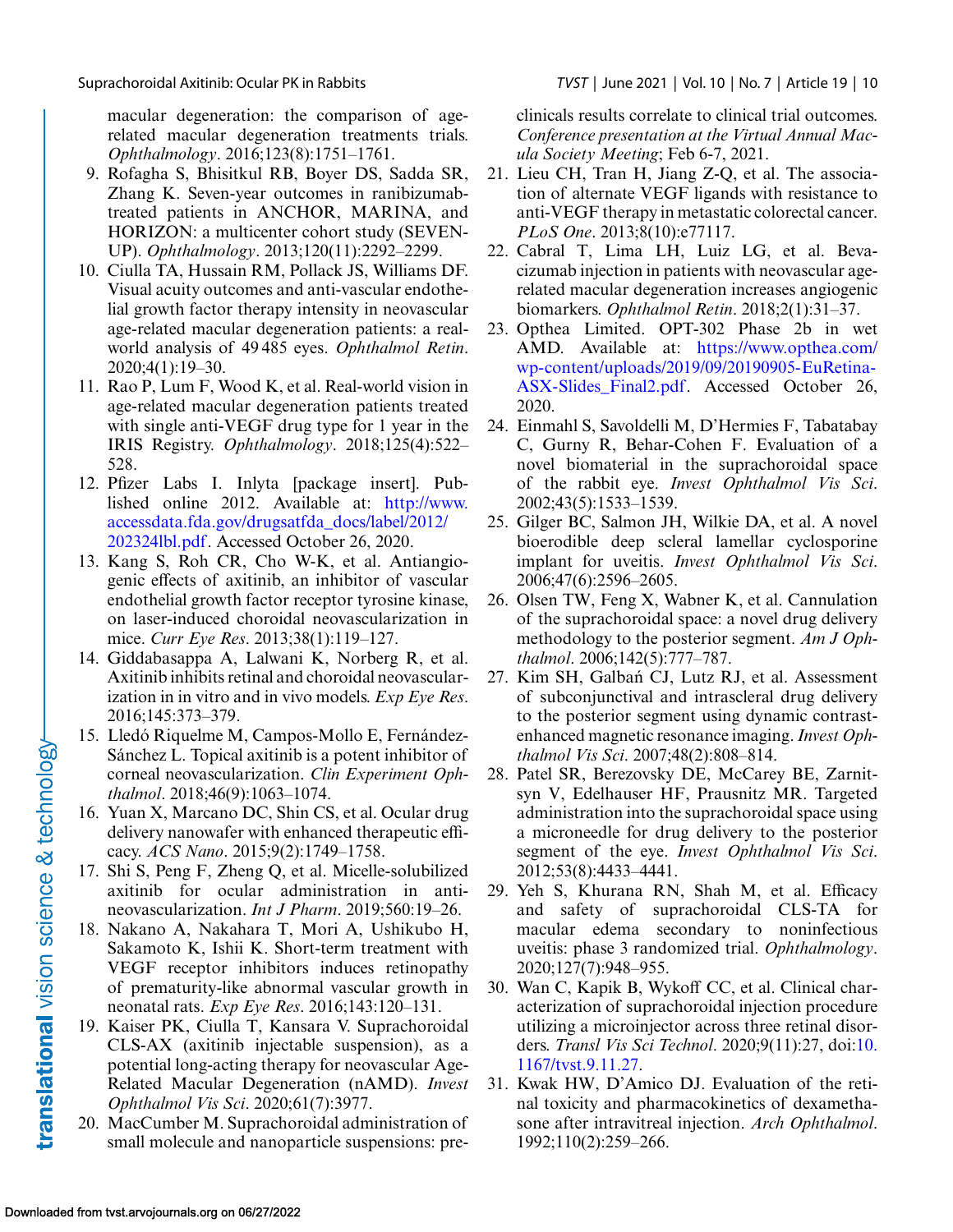- 32. Kane FE, Green KE. Ocular pharmacokinetics of fluocinolone acetonide following iluvien implantation in the vitreous humor of rabbits. *J Ocul Pharmacol Ther*. 2015;31(1):11–16.
- 33. Kim HM, Park YJ, Lee S, et al. Intraocular pharmacokinetics of 10-fold intravitreal ranibizumab injection dose in rabbits. *Transl Vis Sci Technol*. 2020;9(4):7.
- 34. Kernt M, Thiele S, Liegl RG, et al. Axitinib modulates hypoxia-induced blood-retina barrier permeability and expression of growth factors. *Growth Factors*. 2012;30(1):49–61.
- 35. Thiele S, Liegl RG, König S, et al. [Multikinase inhibitors as a new approach in neovascular agerelated macular degeneration (AMD) treatment: in vitro safety evaluations of axitinib, pazopanib and sorafenib for intraocular use]. *Klin Monbl Augenheilkd*. 2013;230(3):247–254.
- 36. Holz FG, Tadayoni R, Beatty S, et al. Multicountry real-life experience of anti-vascular endothelial growth factor therapy for wet agerelated macular degeneration. *Br J Ophthalmol*. 2015;99(2):220–226.
- 37. Ciulla TA, Huang F, Westby K, Williams DF, Zaveri S, Patel SC. Real-world outcomes of antivascular endothelial growth factor therapy in neovascular age-related macular degeneration in the United States. *Ophthalmol Retin*. 2018;2(7):645– 653.
- 38. Holekamp NM, Liu Y, Yeh W-S, et al. Clinical utilization of anti-VEGF agents and disease monitoring in neovascular age-related macular degeneration. *Am J Ophthalmol*. 2014;157(4):825– 833.e1.
- 39. Brown DM, Michels M, Kaiser PK, Heier JS, Sy JP, Ianchulev T. Ranibizumab versus verteporfin photodynamic therapy for neovascular age-related macular degeneration: two-year results of the ANCHOR study. *Ophthalmology*. 2009;116(1):57– 65.e5.
- 40. Busbee BG, Ho AC, Brown DM, et al. Twelvemonth efficacy and safety of 0.5 mg or 2.0 mg ranibizumab in patients with subfoveal neovascular age-related macular degeneration. *Ophthalmology*. 2013;120(5):1046–1056.
- 41. Schmidt-Erfurth U, Kaiser PK, Korobelnik J-F, et al. Intravitreal aflibercept injection for neovascular age-related macular degeneration: ninety-sixweek results of the VIEW studies. *Ophthalmology*. 2014;121(1):193–201.
- 42. Heier JS, Brown DM, Chong V, et al. Intravitreal aflibercept (VEGF trap-eye) in wet agerelated macular degeneration. *Ophthalmology*. 2012;119(12):2537–2548.
- <span id="page-10-0"></span>Suprachoroidal Axitinib: Ocular PK in Rabbits *TVST* | June 2021 | Vol. 10 | No. 7 | Article 19 | 11
	- 43. Rosenfeld PJ, Brown DM, Heier JS, et al. Ranibizumab for neovascular age-related macular degeneration. *N Engl J Med*. 2006;355(14):1419– 1431.
	- 44. ClinicalTrials.gov. Open-label, pilot study of TG100801 in patients with choroidal neovascularization due to AMD. ClinicalTrials.gov. Published 2008. Available at: https://clinicaltrials. [gov/ct2/show/NCT00509548. Accessed October](https://clinicaltrials.gov/ct2/show/NCT00509548) 29, 2020.
	- 45. Csaky KG, Dugel PU, Pierce AJ, et al. Clinical evaluation of pazopanib eye drops versus ranibizumab intravitreal injections in subjects with neovascular age-related macular degeneration. *Ophthalmology*. 2015;122(3):579–588.
	- 46. Joussen AM, Wolf S, Kaiser PK, et al. The Developing Regorafenib Eye drops for neovascular Agerelated Macular degeneration (DREAM) study: an open-label phase II trial. *Br J Clin Pharmacol*. 2019;85(2):347–355.
	- 47. Adams CM, Anderson K, Artman G, 3rd, et al. The discovery of N-(1-Methyl-5-(trifluoromethyl)-1H-pyrazol-3-yl)-5-((6- ((methylamino)methyl)pyrimidin-4-yl)oxy)-1Hindole-1-carboxamide (Acrizanib), a VEGFR-2 inhibitor specifically designed for topical ocular delivery, as a therapy for neovascular age. *J Med Chem*. 2018;61(4):1622–1635.
	- 48. Dugel PU. Reframing the retina pipeline. *Retin Today*. 2019;(December):21–24. Available at: https://retinatoday.com/articles/2019-nov-dec/ [reframing-the-retina-pipeline. Accessed Octo](https://retinatoday.com/articles/2019-nov-dec/reframing-the-retina-pipeline)ber 26, 2020.
	- 49. Aziz Aamir, Khan Majid, Shafi Noah, Khanani A. Sustained-release sunitinib malate for neovascular age-related macular degeneration. Available at: https://www.retinalphysician.com/issues/2020/ [march-2020/sustained-release-sunitinib-malate](https://www.retinalphysician.com/issues/2020/march-2020/sustained-release-sunitinib-malate-for-neovascular)for-neovascular. Accessed October 26, 2020.
	- 50. GlobeNewswire. Graybug vision concludes patient enrollment in its phase 2b clinical trial of GB-102 in wet age-related macular degeneration and accelerates trial read-out by approximately six months. Available at: https://www.globenewswire. com/news-release/2020/03/18/2002492/0/en/ Graybug-Vision-Concludes-Patient-Enrollmentin-its-Phase-2b-Clinical-Trial-of-GB-102-in-Wet-Age-Related-Macular-Degeneration-and-[Accelerates-Trial-Read-out-by-Approximately-Six](https://www.globenewswire.com/news-release/2020/03/18/2002492/0/en/Graybug-Vision-Concludes-Patient-Enrollment-in-its-Phase-2b-Clinical-Trial-of-GB-102-in-Wet-Age-Related-Macular-Degeneration-and-Accelerates-Trial-Read-out-by-Approximately-Six-Mon.html) -Mon.html. Accessed October 27, 2020.
	- 51. Chaney P. PAN-90806: once-daily topical anti-VEGF eye drop for wet AMD and other neovascular eye disease. *Ophthalmology Innov Summit, Oct 10, 2019, San Fr CA*. Published online 2019.